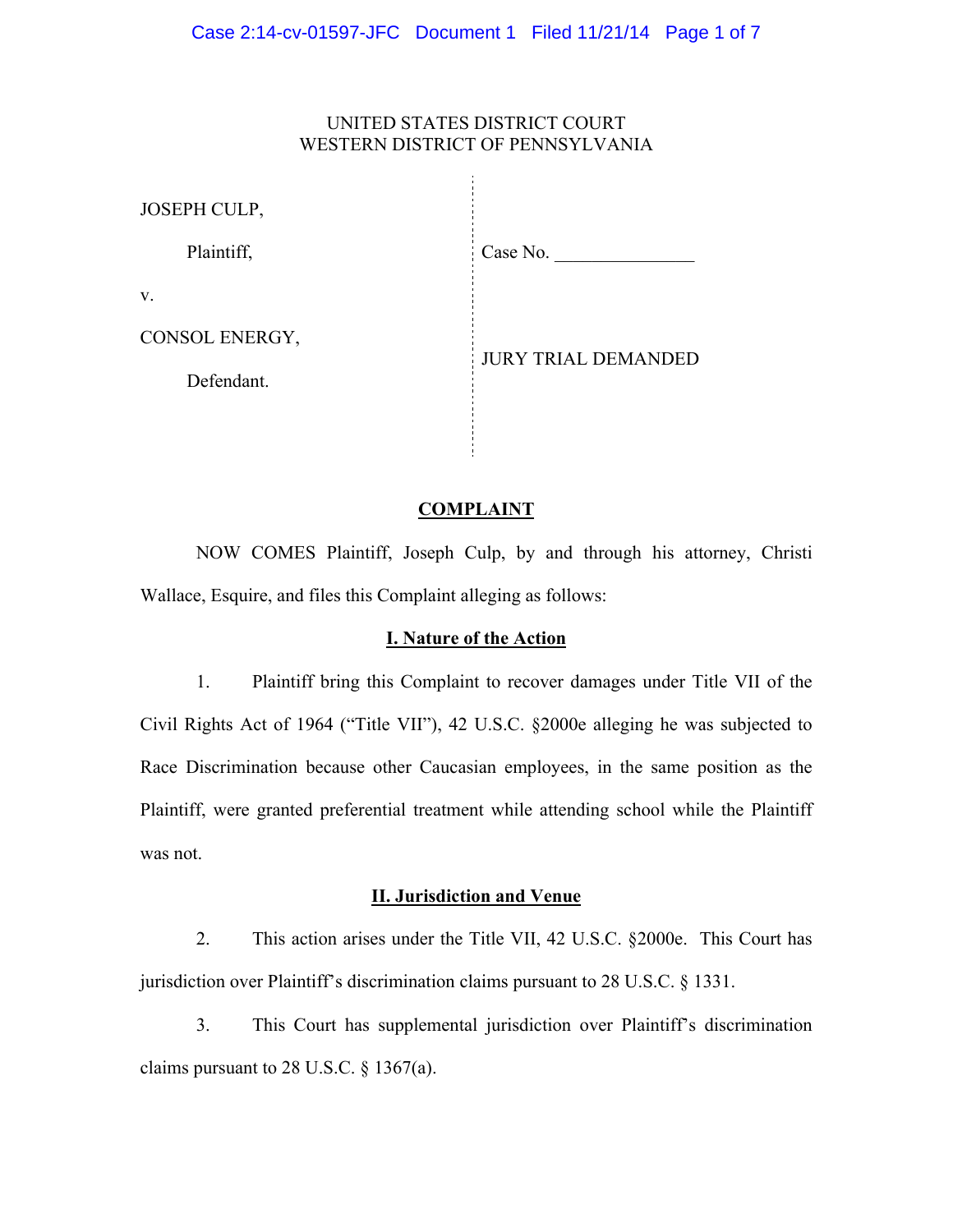#### Case 2:14-cv-01597-JFC Document 1 Filed 11/21/14 Page 2 of 7

4. Plaintiff is a resident and citizen of Pennsylvania, a substantial part of the events or omissions giving rise to the claims occurred in Western Pennsylvania, and, therefore, this action is within the jurisdiction of the United States District Court for the Western District of Pennsylvania and the venue is proper pursuant to 28 U.S.C. §  $1391(b)$ .

### **III. Parties**

5. Plaintiff, Joseph Culp ("Plaintiff"), is an adult individual residing at 869  $3<sup>rd</sup>$  Avenue, Waynesburg, PA 15370.

6. Defendant, Consol Energy ("Defendant"), is a business with corporate headquarters located at 1000 Consol Energy Drive, Canonsburg, PA 15317-6506.

### **IV. Facts**

7. Defendant employed the Plaintiff in August 2010 as a Manager.

8. Plaintiff is an African-American male with Mexican descent.

9. While Plaintiff was employed with Defendant, in 2012, Plaintiff began going to Penn State Fayette for an Associate Degree in Mining Technology in order to advance his career with the Defendant.

- a. The additional schooling was job related and necessary to advance his career.
- b. In May 2014, Plaintiff graduated from Penn State Fayette with his Associate Degree in Mining Technology.

10. Plaintiff is roughly one of twenty Managers who worked for the Defendant while simultaneously going to Penn State for an Associate's Degree.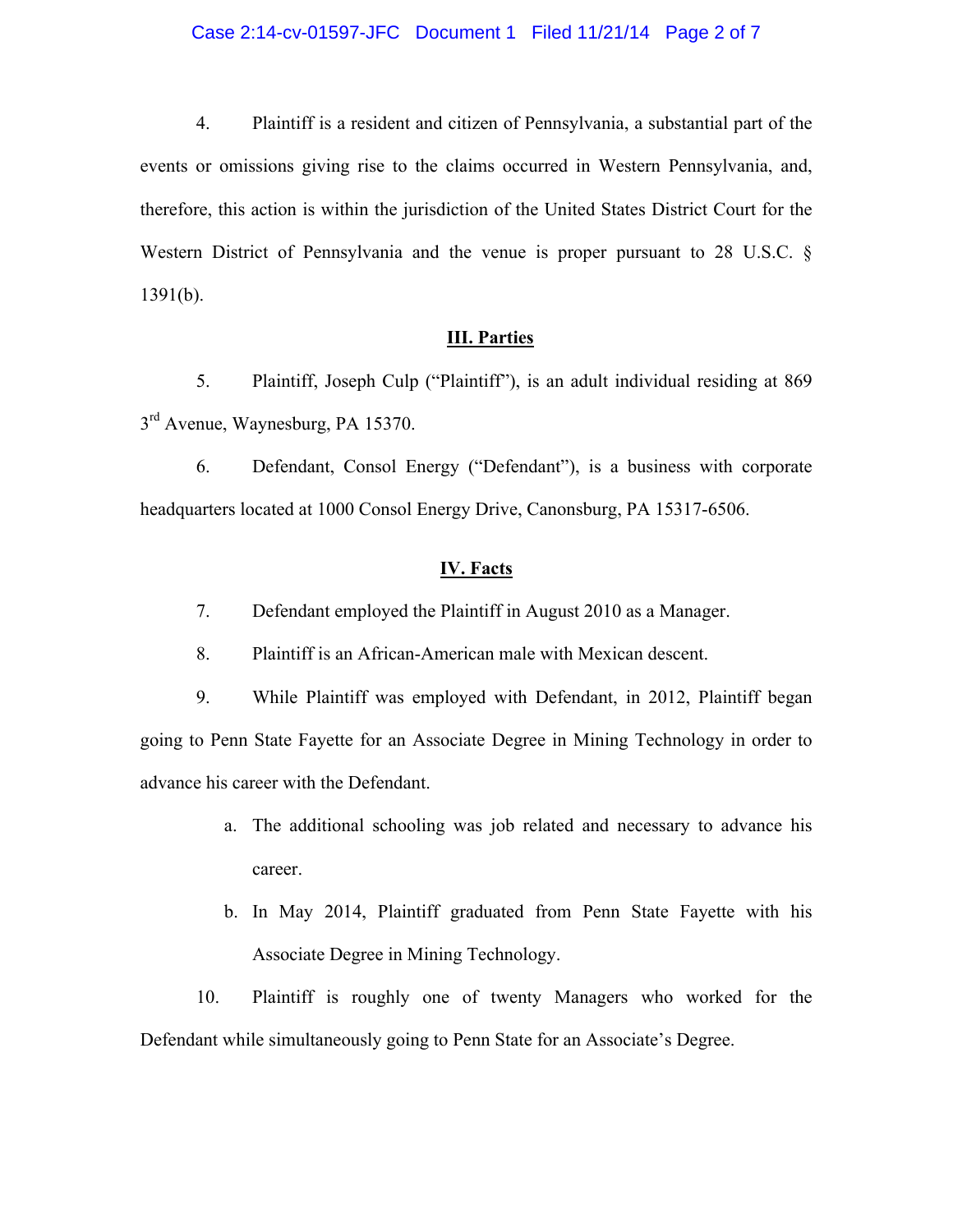a. All the other Managers are Caucasian and Plaintiff is the only African-American.

11. When Plaintiff first started going to school in Fall 2012, the Defendant would not accommodate the Plaintiff with his work schedule and class schedule.

- a. Defendant forced the Plaintiff to work the swing shift from 12AM-8AM.
- b. Plaintiff would then go to class from 10:15AM to 4:30PM.
- c. Plaintiff would then have to wake up for work at 10PM.
- d. Plaintiff was forced to did this rigorous schedule for months.
- e. However, none of the other Caucasian Managers were forced to do this.

12. Around September 2012**,** Plaintiff spoke with his Superintendent and was transferred from the West Virginia mine to the Pennsylvania (BMX) mine.

- a. As a result of this transfer, Plaintiff thought his work/class schedule would get better, but it didn't.
- b. Plaintiff was still being treated differently from the other Caucasian Managers who were going to school and working simultaneously.

13. Beginning in April 2013, Plaintiff would go to school Monday and Wednesdays.

- a. At the end of each semester, the Defendant would add up all the days Plaintiff missed to attend his classes ("missed days").
- b. Plaintiff was then forced to make up all the days he missed work in order to attend classes. Plaintiff had to make up all the "missed days" before he was able to earn any money for the days he worked.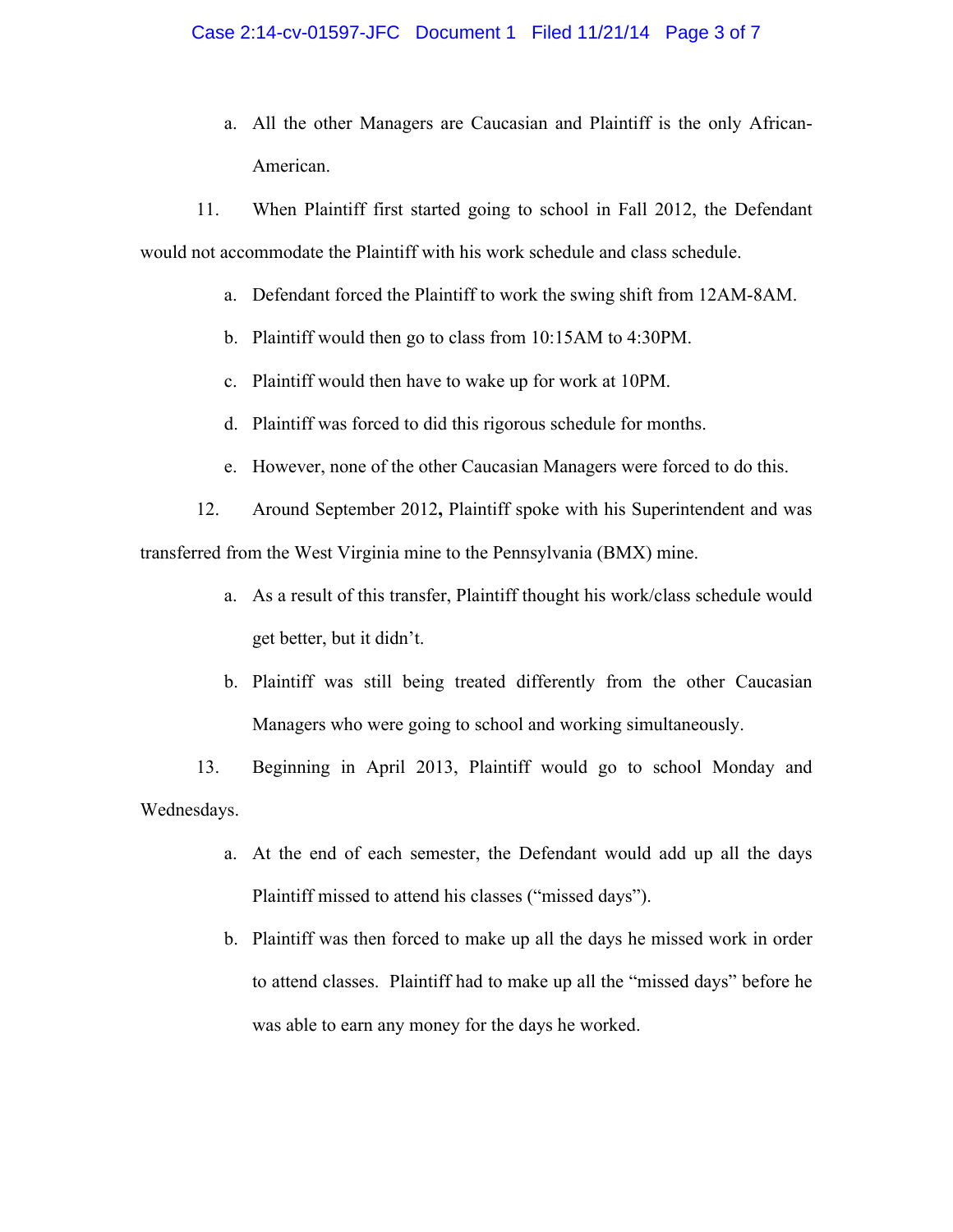- c. Plaintiff would use all of his scheduled days off to work off his accrued missed days.
	- i. For every 28 days the Plaintiff worked, he got 6 days off.
	- ii. Because the Defendant was not accommodating with the Plaintiff's work/class schedule, the Plaintiff would use those 6 scheduled days off to offset his missed days of work.
- d. Plaintiff even used all his vacation or personal days in order to offset his missed days.
- 14. The Defendant would allow the Plaintiff to attend his classes but he was forced to make up any missed days.
	- a. The other Caucasian Managers were not required to make up any days they missed to attend class.

15. Since Fall of 2012, Plaintiff had to make up over 200 missed days of work that he took in order to attend classes.

- a. Plaintiff was required to make up all of the missed days and still work his regular hours. Sometimes Plaintiff would work doubles just to make up his accrued missed days.
- b. Plaintiff is not paid for any of the missed days he makes up.
- c. Therefore, every day that Plaintiff is required to make-up, he is losing out on \$450 (take home pay for each day) because if he did not have to make that day up, he could have worked and made \$450.

16. Several Caucasian Managers have specifically told the Plaintiff that they didn't have to make up the workdays they missed because of classes.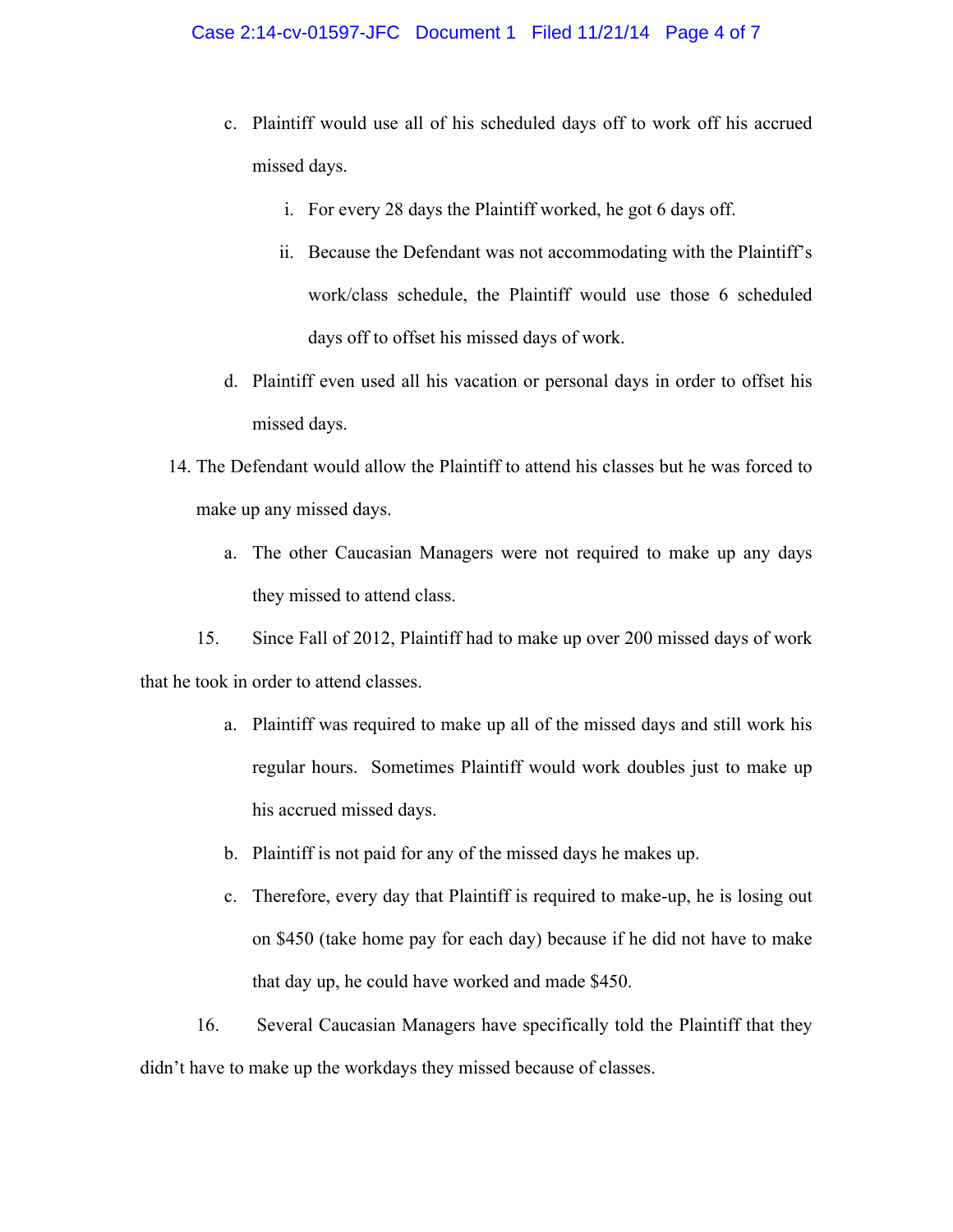a. The same Caucasian Managers told the Plaintiff that the Defendant would even pay for them to receive extra tutoring.

17. Plaintiff's Professors have also informed him that never has a Consol Manager had to use their vacation/personal days or had to make up missed days.

### **V. Allegations**

# **Count I Discrimination in Violation of Title VII**

18. The preceding paragraphs are incorporated herein as if set forth at length.

19. Plaintiff is an African American male with Mexican descent and is therefore a member of a protected class under Title VII and the PHRA.

20. The Plaintiff was subjected to discriminatory treatment from the Defendant because of his Race.

21. While Plaintiff was employed with Defendant, Plaintiff was going to Penn State Fayette for an Associate Degree in Mining Technology in order to advance his career with the Defendant.

22. Plaintiff is roughly one of twenty Managers working for the Defendant while simultaneously going to Penn State for an Associate's Degree.

23. The Defendant gave preferential treatment to the Caucasian Managers in violation of Title VII.

- a. In the Fall of 2012, Defendant forced the Plaintiff to work the swing shift from 12AM-8AM. Plaintiff would then go to class from 10:15AM to 4:30PM. Plaintiff would then have to wake up for work at 10PM.
	- i. None of the other Caucasian Managers were forced to work this rigorous schedule in order to attend classes.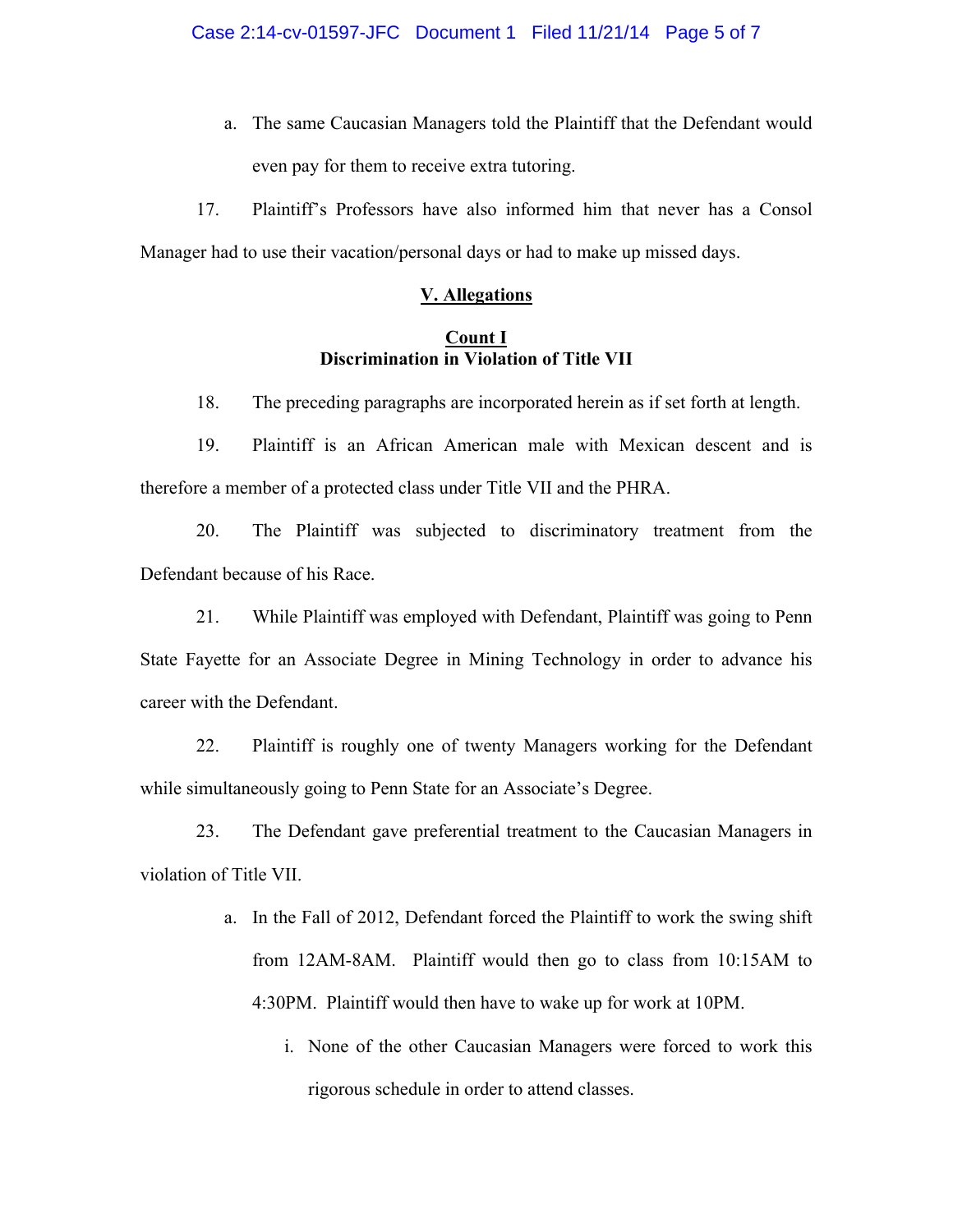- b. After Plaintiff was transferred to the Pennsylvania Mine, he was still being treated differently from the other Caucasian Managers who were going to school and work simultaneously.
- c. Beginning in April 2013, at the end of each semester, the Defendant would add up all the days Plaintiff missed to attend his classes.
	- i. Plaintiff was then forced to make up those missed days. Plaintiff had to make up all the missed days before he was able to earn any money for the days he worked.
	- ii. Plaintiff would use all of his scheduled days off to work off his accrued missed days.
	- iii. Plaintiff even used all his vacation or personal days in order to offset his missed days.
	- iv. The other Caucasian Managers were not required to make up any days they missed to attend class.
		- 1. Several Caucasian Managers have specifically told the Plaintiff that they didn't have to make up the workdays they missed because of classes.
- d. The Defendant even paid for the Caucasian Managers to receive extra tutoring.

# **Request for Relief**

WHEREFORE, Plaintiff respectfully requests that this Court enter judgment against the Defendant for the following: